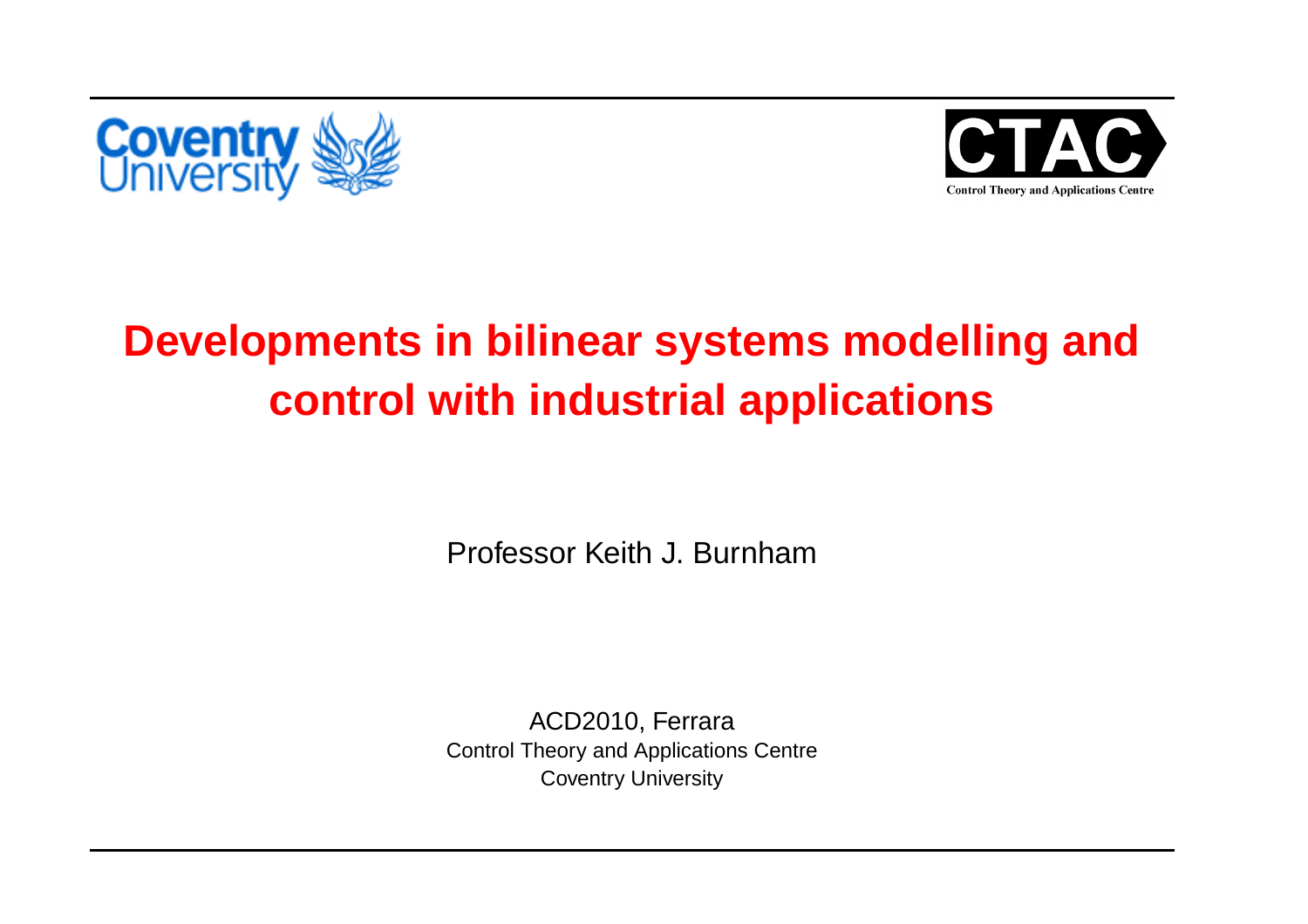### **Outline of presentation**

- Brief historical-technical review of control for industrial systems
- Classification of bilinear models
- Identification of first and second order bilinear model structures
- On-line parameter estimation of bilinear models use of cautious least squares
- Application of bilinear approach to industrial systems
	- $\diamond$  Industrial high temperature furnace (IHTF)
	- $\diamond$  Heating ventilation & air conditioning (HVAC)
- Development of bilinear errors-in-variables (EIV) identification and filtering
- Concluding remarks & further work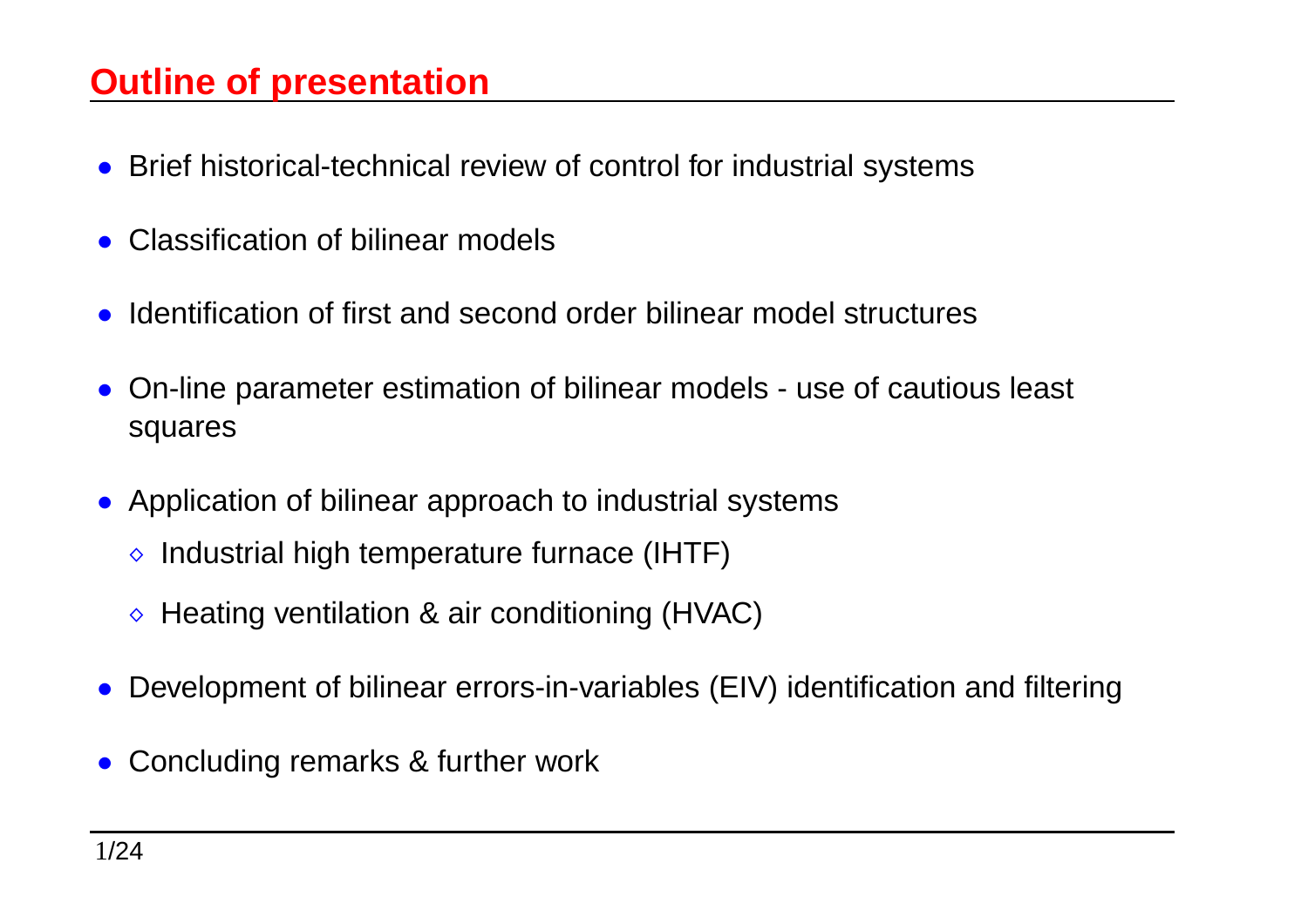### **Brief historical-technical review of control for industrial systems**

- 1940s Three term proportional integral derivative (PID) control
- 1971-3 Optimal *d*-step ahead predictive schemes MV, GMV & incremental forms
- 1978-81 Sub-optimal pole-placement controllers polynomial & state-spaceforms
- <sup>1987</sup> Long range predictive control schemes GPC
- <sup>1987</sup> Proportional integral plus (PIP) in Non-Minimum State-Space (NMSS)
- <sup>1999</sup> Bilinear PID/PIP
- <sup>2001</sup> Bilinear PID implemented on IHTF
- <sup>2008</sup> Bilinear PID implemented on HVAC
- <sup>2009</sup> Bilinear EIV identification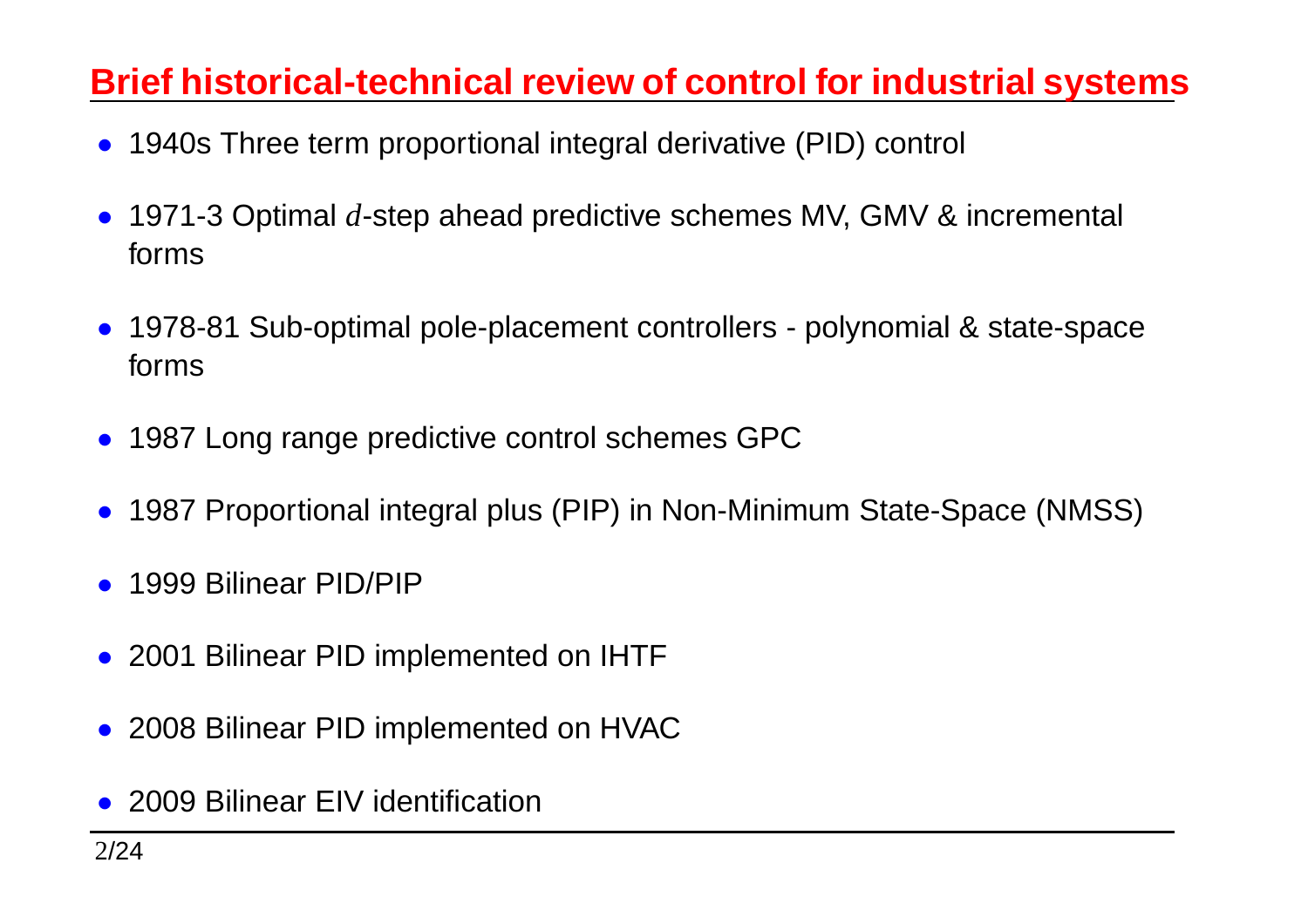#### **Bilinear models - classification**

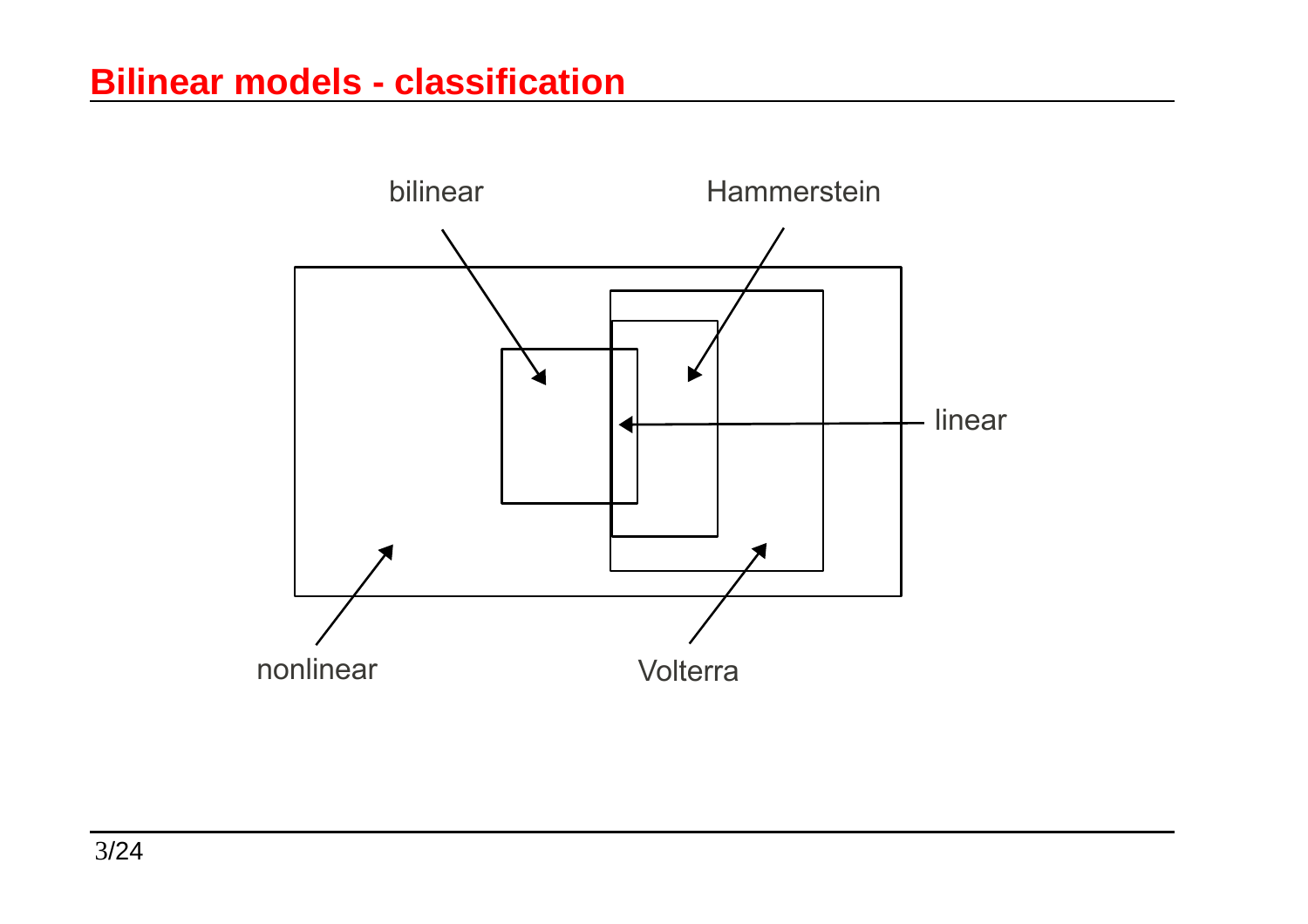### **Bilinear models - subset of state dependent parameter model s**

• General form of bilinear model

$$
y(t) = \sum_{i=1}^{n_a} a_i y(t-i) + \sum_{i=0}^{n_b} b_i u(t-d-i) + \sum_{j=1}^{n_a} \sum_{i=1}^{n_b} \eta_{i,j} u(t-d-i+1) y(t-d-j)
$$

• General form of state dependent parameter (SDP) model

$$
y(t) = \sum_{i=1}^{n_a} a_i \{\chi(t)\} y(t-i) + \sum_{i=0}^{n_b} b_i \{\chi(t)\} u(t-d-i)
$$

χ(*t*) - non-minimal state variable vector, *<sup>a</sup>i*{χ(*t*)} and*bi*{χ(*t*)} - state dependent parameters

• Applications:

Industrial furnace:  $y(t)$ -local furnace temperature [ $^{o}C$ ],  $u(t)$ -gas valve position [%]

$$
y(t) = -a_1y(t-1) + b_1\{\chi(t)\}u(t-d) \qquad \text{where} \qquad b_1\{\chi(t)\} = b_1 + \eta_1y(t-1)
$$

Heating ventilation and air conditioning (HVAC) plant:  $y(t)$ -dew-point temperature  $[^o C]$ ,  $u_1(t)$ -gas valve position [%],  $u_2(t)$ -outside relative humidity [%]

$$
y(t) = -a_1y(t-1) + b_1\{\chi(t)\}u_1(t-d) + o \quad \text{where} \quad b_1\{\chi(t)\} = b_1 + \eta_1u_2(t-d) + \eta_2y(t-1)
$$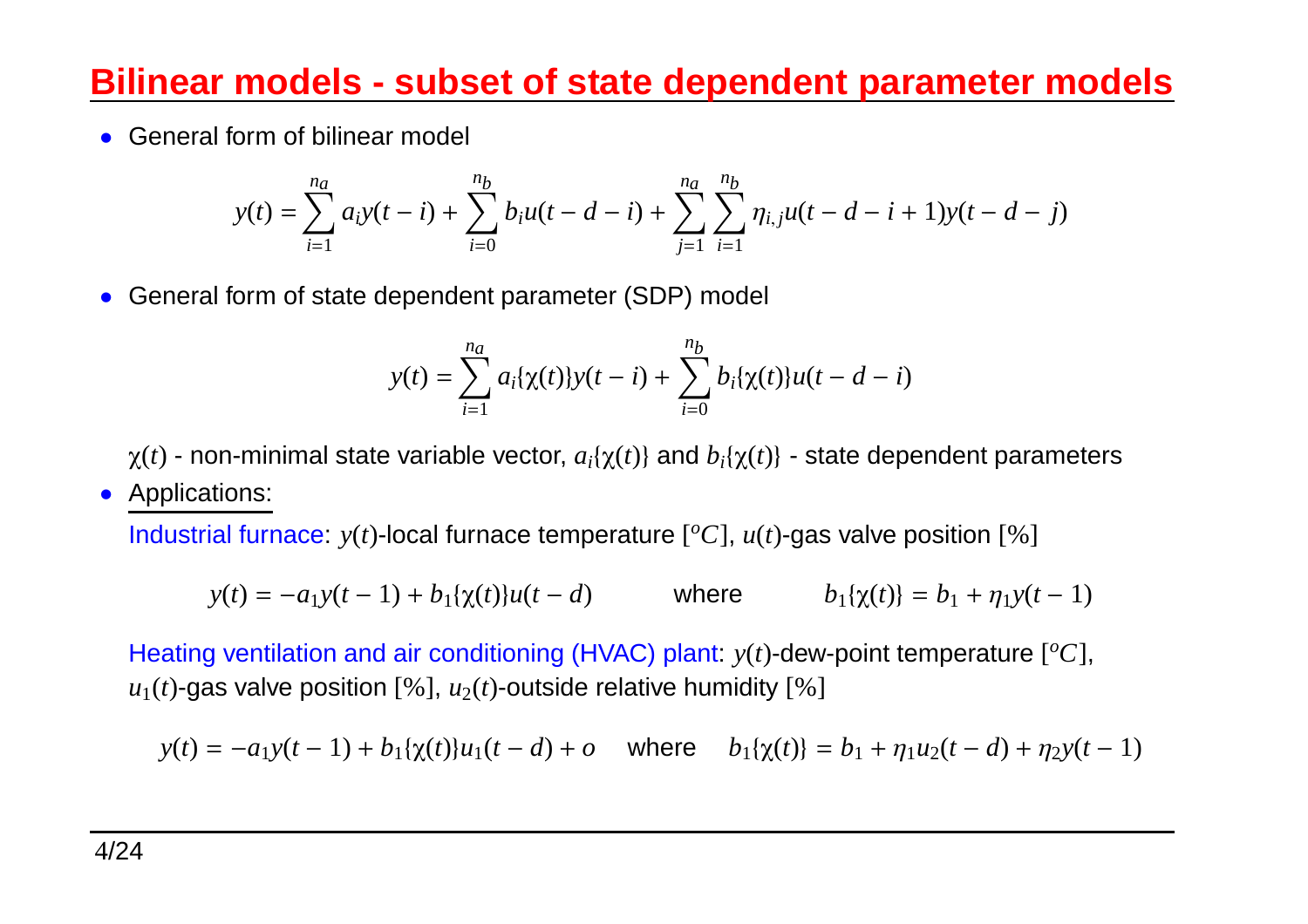#### **Identification of first order bilinear model structures**

 $\bullet~$  Steady-state characteristics - steady-state output  $(Y_{\rm SS})$  and steady-state gain (SSG) given by:

$$
Y_{SS} = \frac{b_0 U_{SS}}{a_0 - \eta_0 U_{SS}} \qquad \text{and} \qquad SS G_{SS} = \frac{b_0}{a_0 - \eta_0 U_{SS}}
$$

where  $U_{\rm SS}$  - steady-state input

• First order bilinear system

$$
G(s) = \frac{Y(s)}{U(s)} = \frac{b_0}{s + a_0 - \eta_0 U_{ss}} \qquad \text{with} \qquad U(s) = \frac{U_{ss}}{s}
$$

#### • Corresponding time response to step input

$$
y(t) = \frac{b_0 U_{SS}}{a_0 - \eta_0 U_{SS}} \left( 1 - e^{-t/\tau} \right) \qquad \text{with} \qquad \tau = \frac{1}{a_0 - \eta_0 U_{SS}}
$$

• Simulated system:

$$
a_0 = 1
$$
  $b_0 = 1$   $\eta_0 \pm 0.1$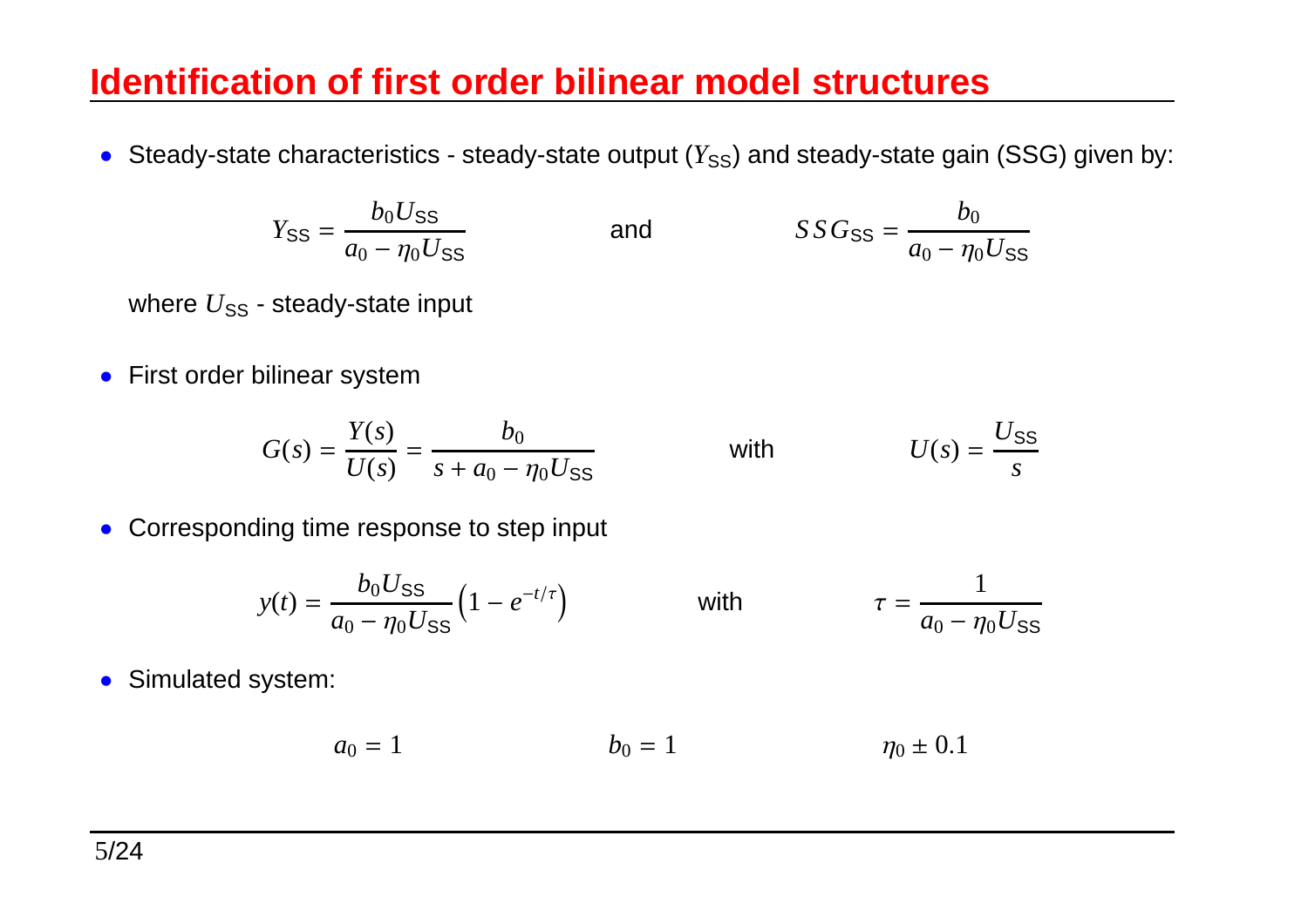#### **Identification of first order bilinear model structures**



#### Negative bilinear term Positive bilinear term

- $\bullet$  Identification procedure:
	- $\Diamond$ From both steady-state output & time constant form two different step response tests
	- ⋄Bilinear model parameters calculated from:

$$
\eta_0 = \frac{Y_{SS2}U_{SS1} - Y_{SS1}U_{SS2}}{\tau_1 Y_{SS2}U_{SS1}(U_{SS2} - U_{SS1})} \qquad a_0 = \frac{U_{SS2}(Y_{SS2} - Y_{SS1})}{\tau_1 Y_{SS2}(U_{SS2} - U_{SS1})} \qquad b_0 = \frac{Y_{SS1}}{\tau_1 U_{SS1}}
$$

 $\diamond~$  Note that if steady-state gains (or equivalently the time constants) equal then  $\eta_0=0$  and system linear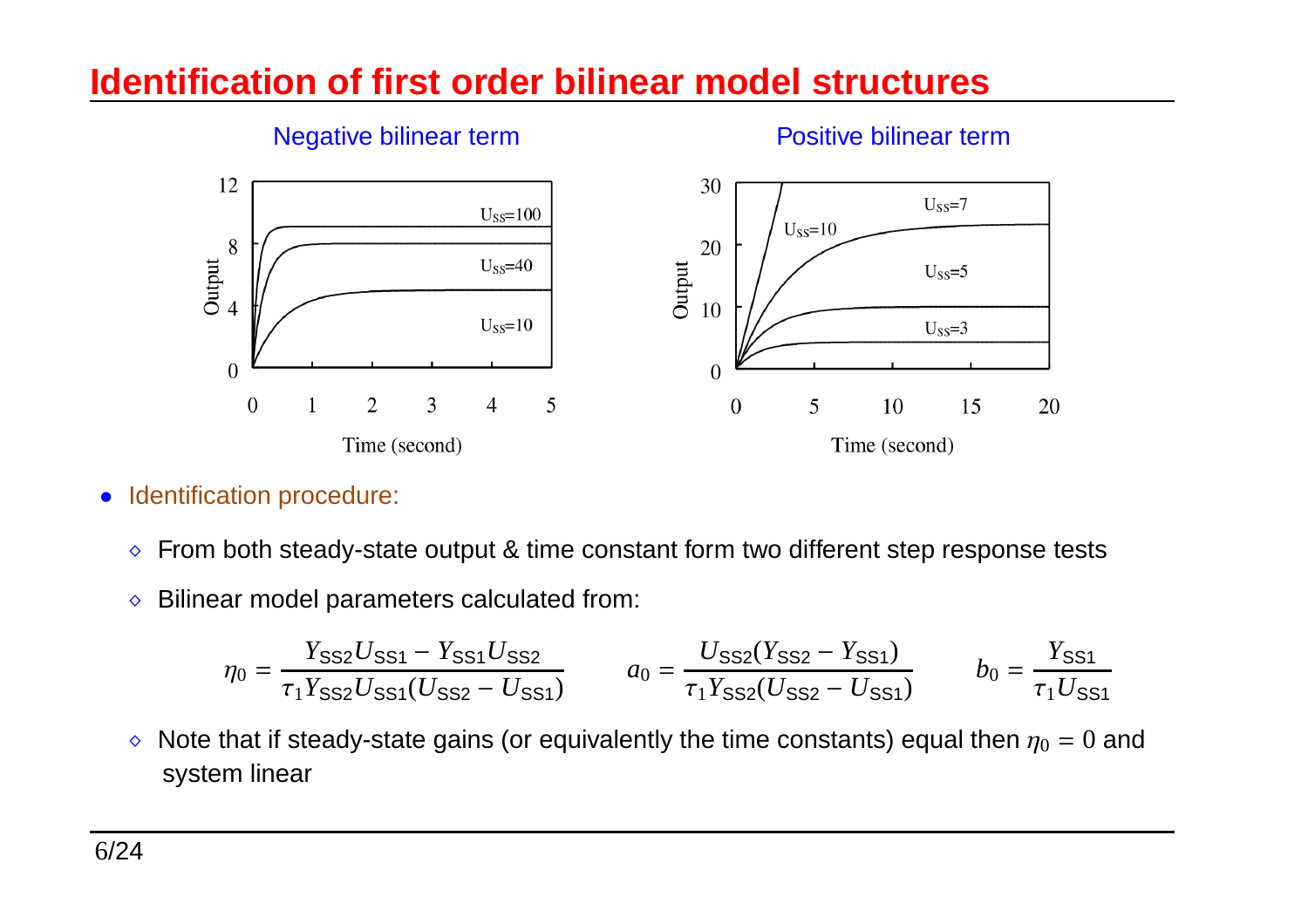#### **Identification of second order bilinear model structures**

• Consider second order bilinear system

$$
G(s) = \frac{Y(s)}{U(s)} = \frac{b_0}{s^2 + (a_1 - \eta_1 U_{SS})s + (a_0 - \eta_0 U_{SS})}
$$
 with  $U(s) = \frac{U_{SS}}{s}$ 

• Corresponding time response to step input

$$
y(t) = \left(1 + A_1 e^{p_1 t} + A_2 e^{p_2 t}\right) \frac{b_0 U_{\text{SS}}}{a_0 - \eta_0 U_{\text{SS}}}
$$

where:

 $\diamond$  input dependent constants  $A_1$  and  $A_2$ :

$$
A_{1,2} = \frac{1}{2} \pm \frac{\xi(U_{\text{SS}})}{2\sqrt{\xi(U_{\text{SS}})^2 - 1}}
$$

 $\diamond$  poles  $p_1$  and  $p_2$ :

$$
p_{1,2} = -\xi(U_{\text{SS}})\omega_0(U_{\text{SS}}) \pm \omega_0(U_{\text{SS}})\sqrt{\xi(U_{\text{SS}})^2 - 1}
$$

 $\diamond~$  undamped natural frequency  $\omega_0$  and damping ratio  $\xi$ :

$$
\omega_0(U_{\rm SS}) = \sqrt{a_0 - \eta_0 U_{\rm SS}} \qquad \qquad \xi(U_{\rm SS}) = \frac{a_1 - \eta_1 U_{\rm SS}}{2\sqrt{a_0 - \eta_0 U_{\rm SS}}}
$$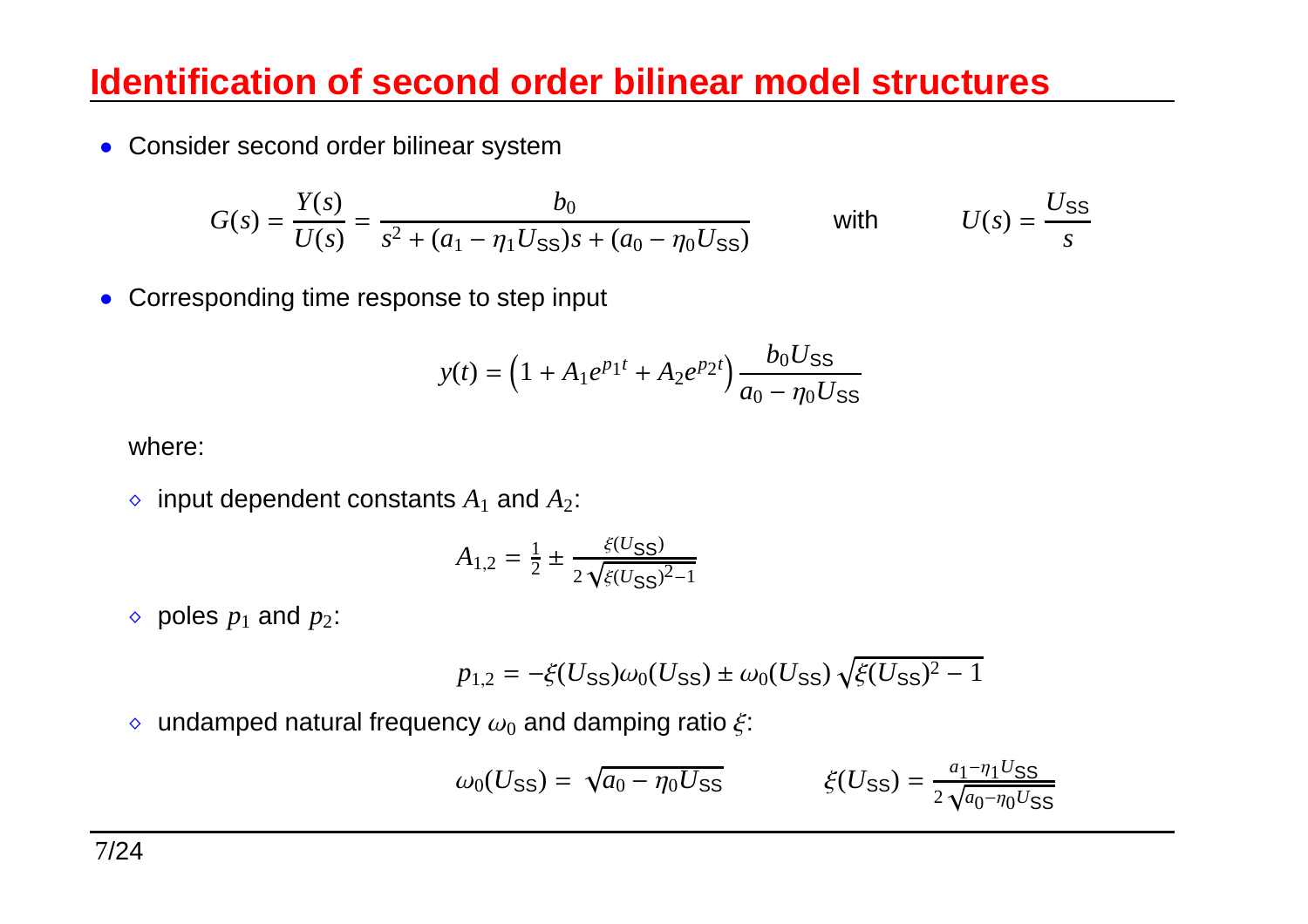#### **Identification of second order bilinear model structures**

Simulated system:  $a_0 = 5$ ,  $a_1 = 1$ ,  $b_0 = 1$ ,  $\eta_0 = \eta_1 = \pm 1$ 



- $\bullet$  Identification procedure:
	- $\diamond$  Assuming that  $\xi$  and  $\omega$  known for two different step inputs 1 & 2 bilinear model parameters calculated from:

$$
a_0 = \frac{\omega_{n2}^2 U_{\text{SS1}} - \omega_{n1}^2 U_{\text{SS2}}}{U_{\text{SS1}} - U_{\text{SS2}}}
$$
\n
$$
a_1 = \frac{2(\xi_2 \omega_{n2} U_{\text{SS1}} - \xi_1 \omega_{n1} U_{\text{SS2}})}{U_{\text{SS1}} - U_{\text{SS2}}}
$$
\n
$$
b_0 = a_0 \frac{Y_{\text{SS1}}}{U_{\text{SS1}}} - \eta_0 Y_{\text{SS1}}
$$
\n
$$
\eta_0 = \frac{\omega_{n2}^2 - \omega_{n1}^2}{U_{\text{SS1}} - U_{\text{SS2}}}
$$
\n
$$
\eta_1 = \frac{2(\xi_2 \omega_{n2} - \xi_1 \omega_{n1})}{U_{\text{SS1}} - U_{\text{SS2}}}
$$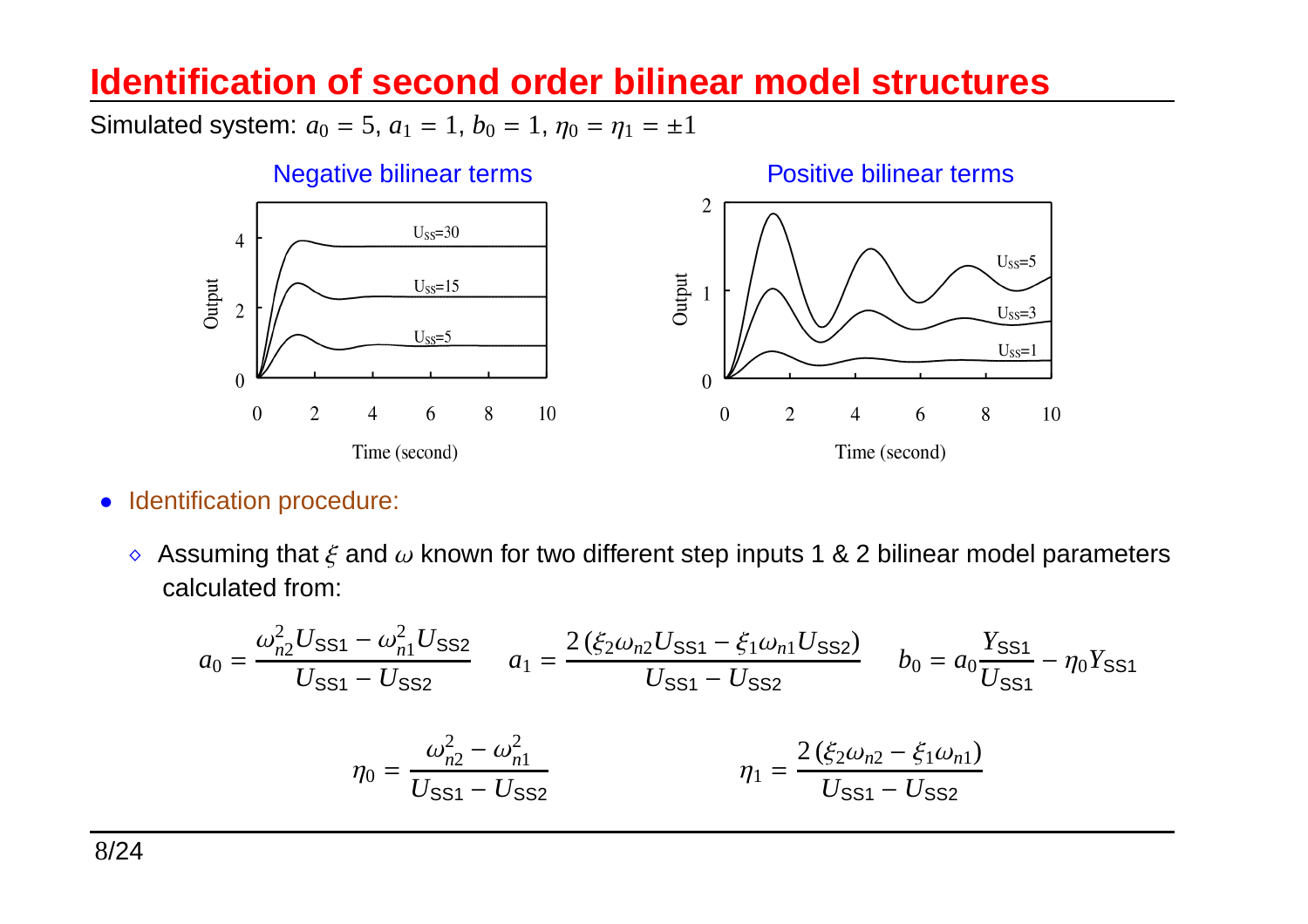#### **Parameter estimation of bilinear models - use of cautious least squares**



• Cautious least squares - based on composite cost function derived from least squares

$$
J(\hat{\theta}) = J_1 + J_2 = (y - X\hat{\theta})^T \Lambda (y - X\hat{\theta}) + (\theta_s - \hat{\theta})^T \Psi (\theta_s - \hat{\theta})
$$

where:

- $\hat{\theta}$  $\theta$  - estimate of  $\theta$
- *y* measured output
- $X$  observation matrix *X*
- $\theta_s$  - $_s$  - safe set for  $\theta$  representing a priori knowledge
- Λ, Ψ- weighting matrices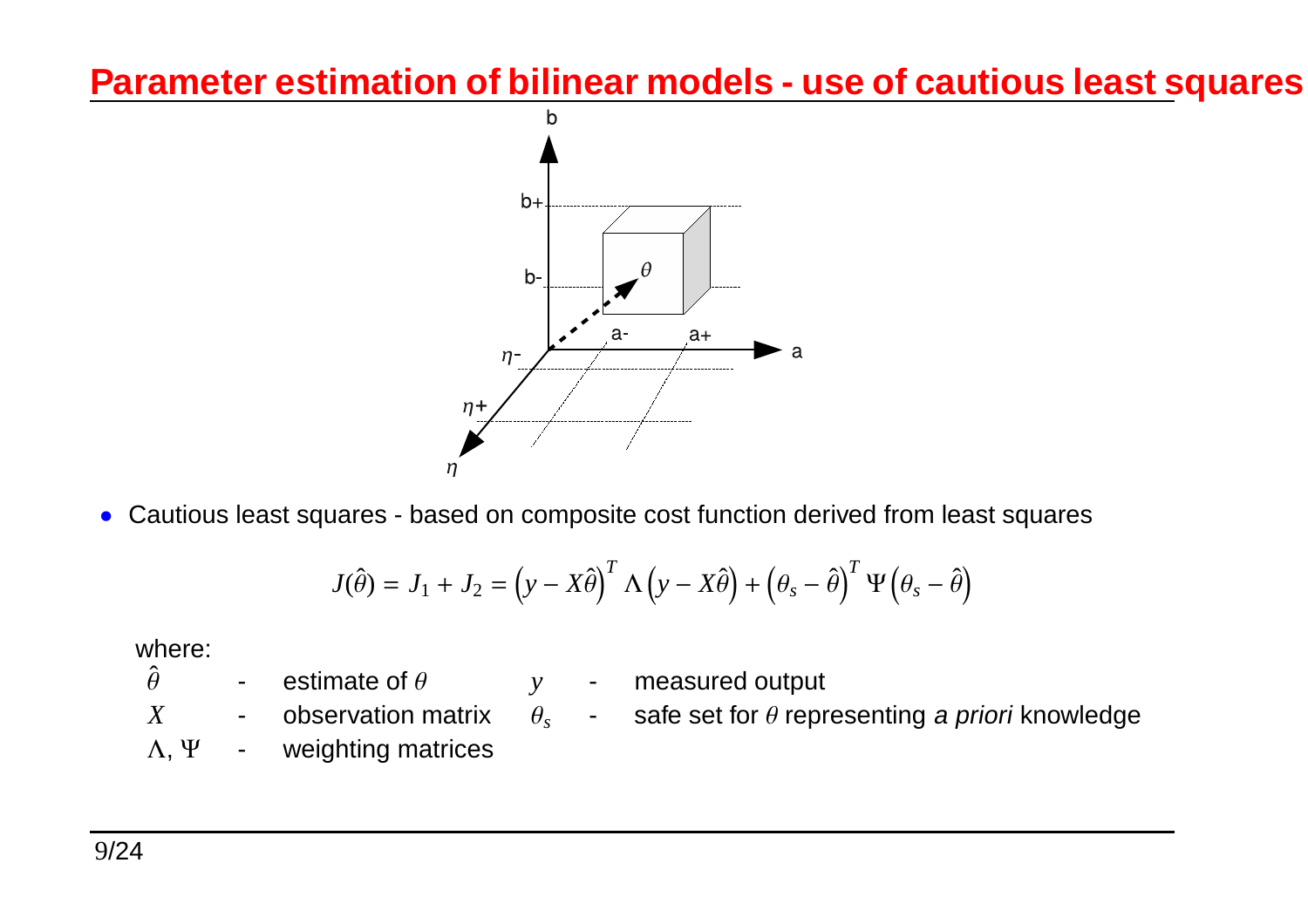#### **The Flight Electronics Heater - Fan System (laboratory bilinear system)**

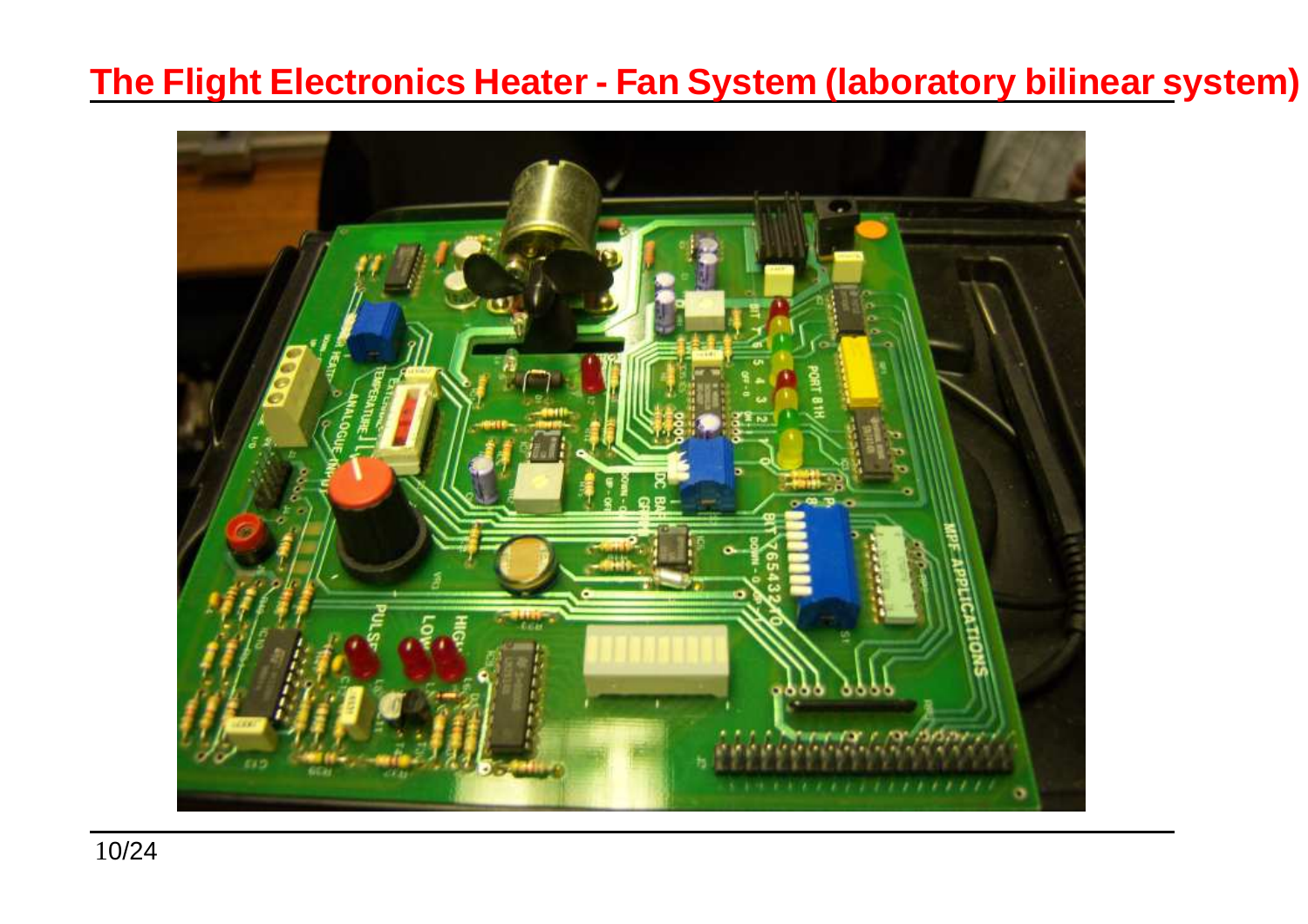#### **Pragmatic Bilinear PID as natural realisation of SDP-PIP**

Tank .. 100

OUT-Y ||||||

 $\tilde{C}$ 

V

PV-X

Δ

 $SP_v$ 

 $\frac{1}{12}$ 

ALM<br>((I)

Metre

640

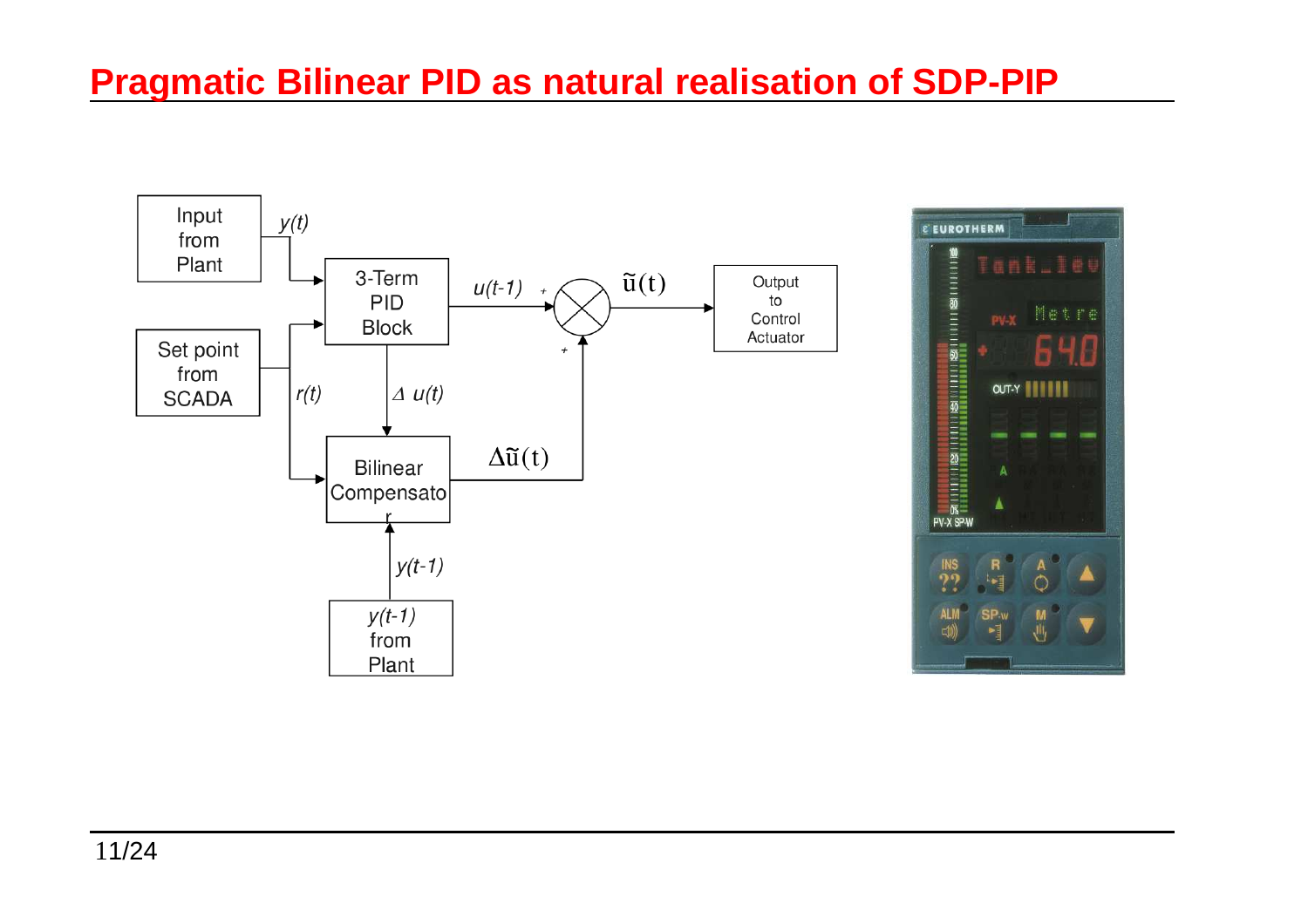## **HVAC plant - block diagram**

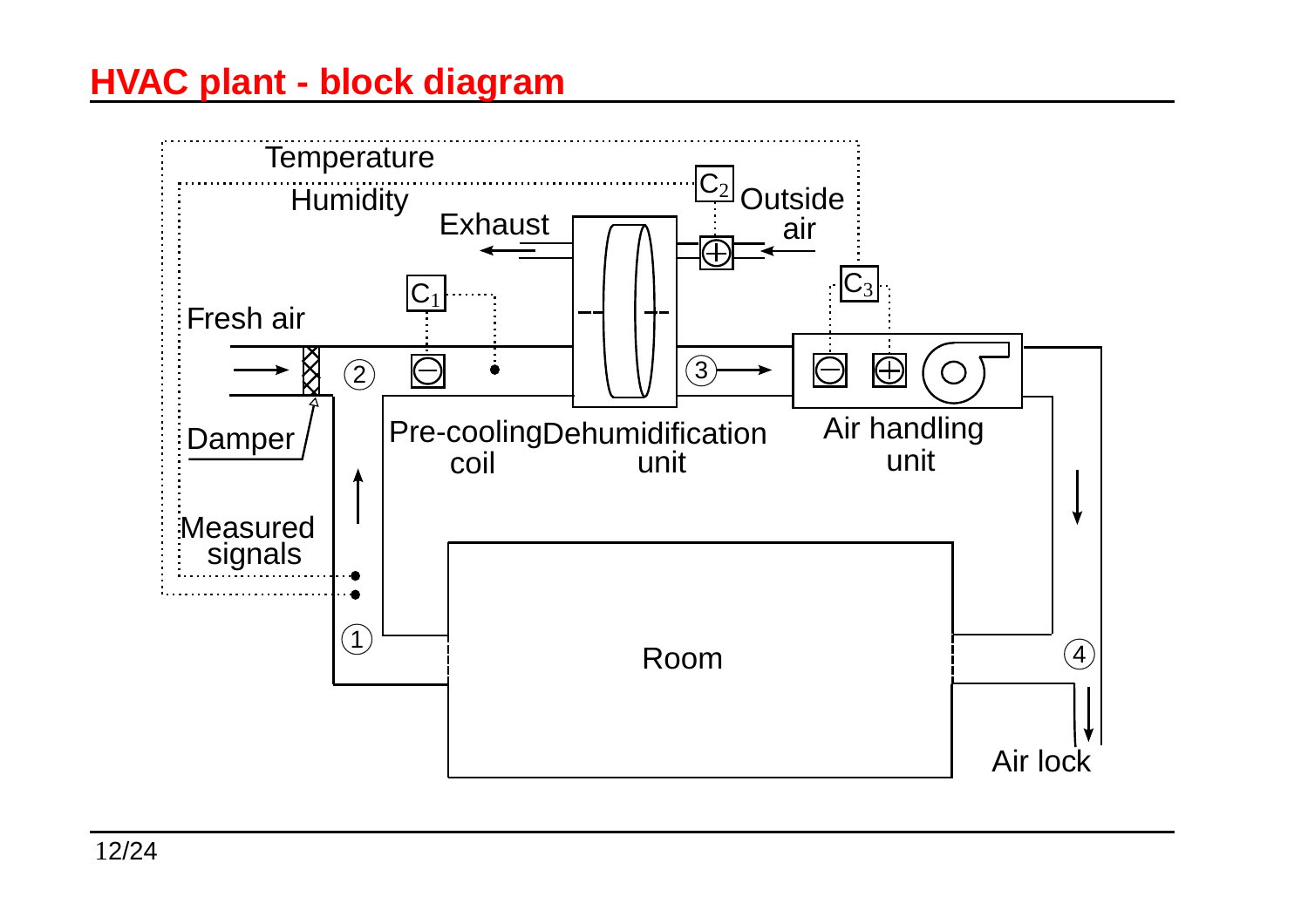## **HVAC plant - air handling unit & dehumidification unit**



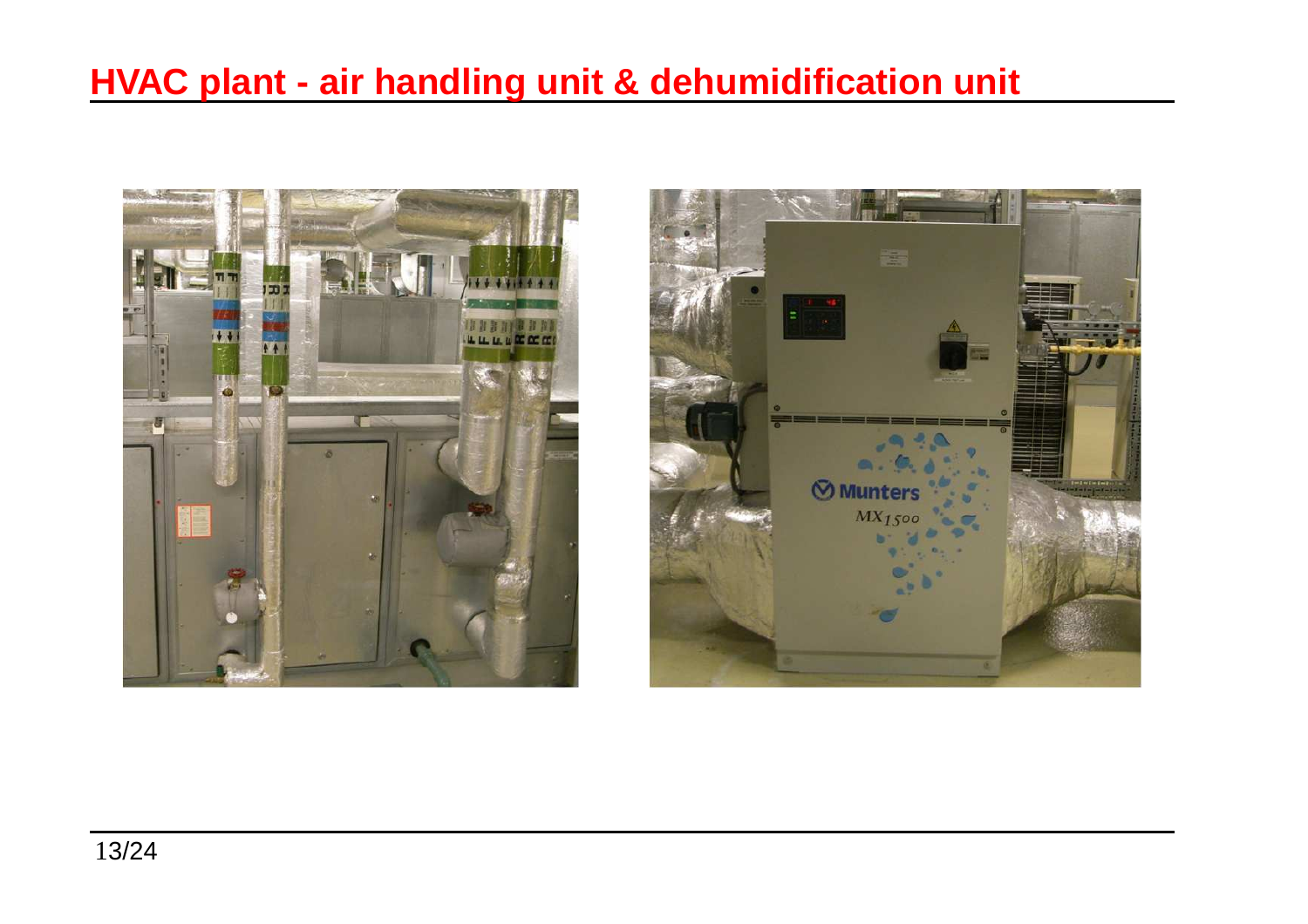## **HVAC plant - performance after optimising controller gains**



- $\bullet$ Simulation of system using old PI gains -  $Sim_{old}$ , optimised gains -  $Sim_{new}$
- $\bullet~$  Actual output using optimised gains Measured $_{\sf new}$
- Actual savings in excess of 25% so far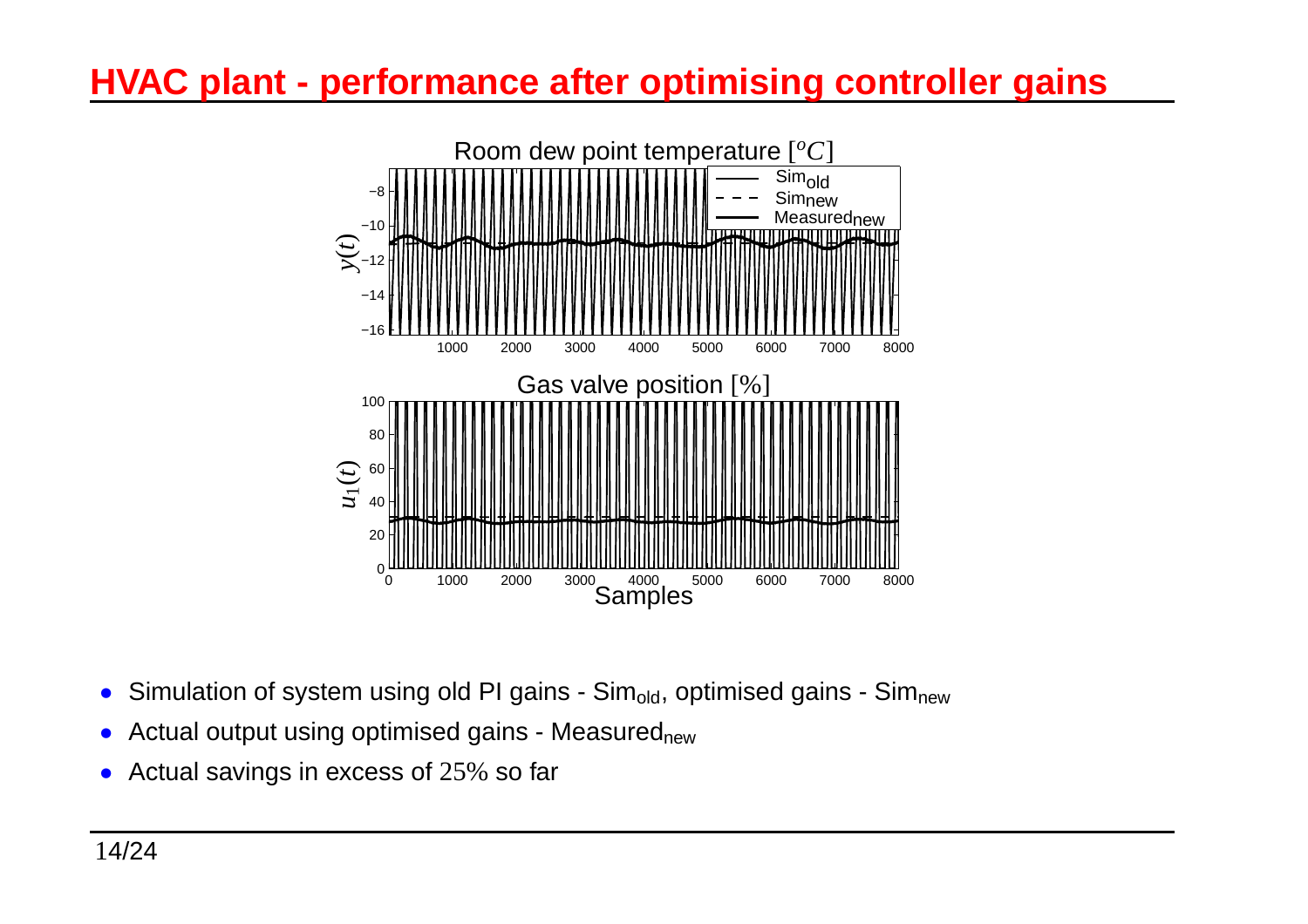### **IHTF - block diagram**



![](_page_15_Figure_2.jpeg)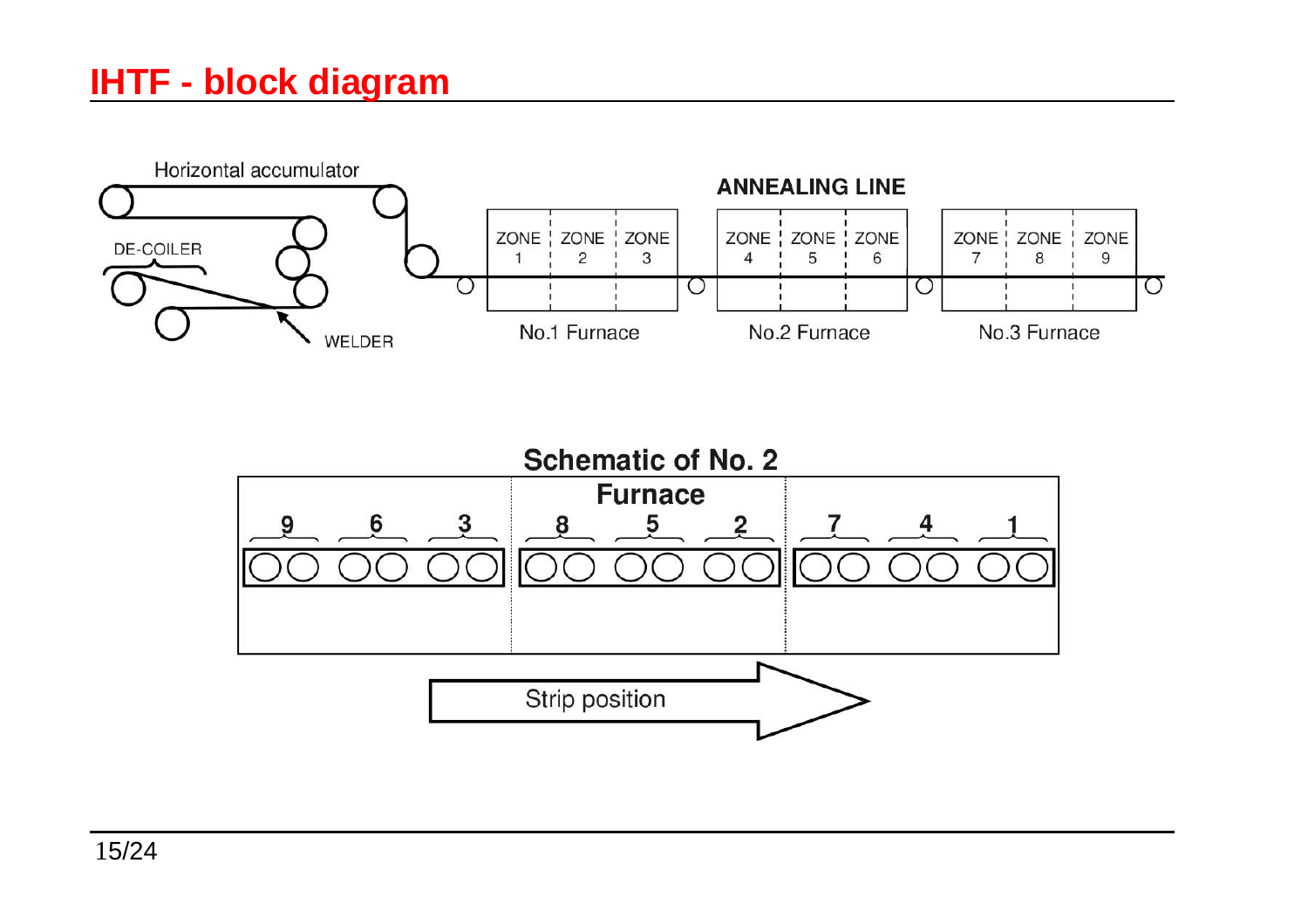### **IHTF - actual plant**

![](_page_16_Picture_1.jpeg)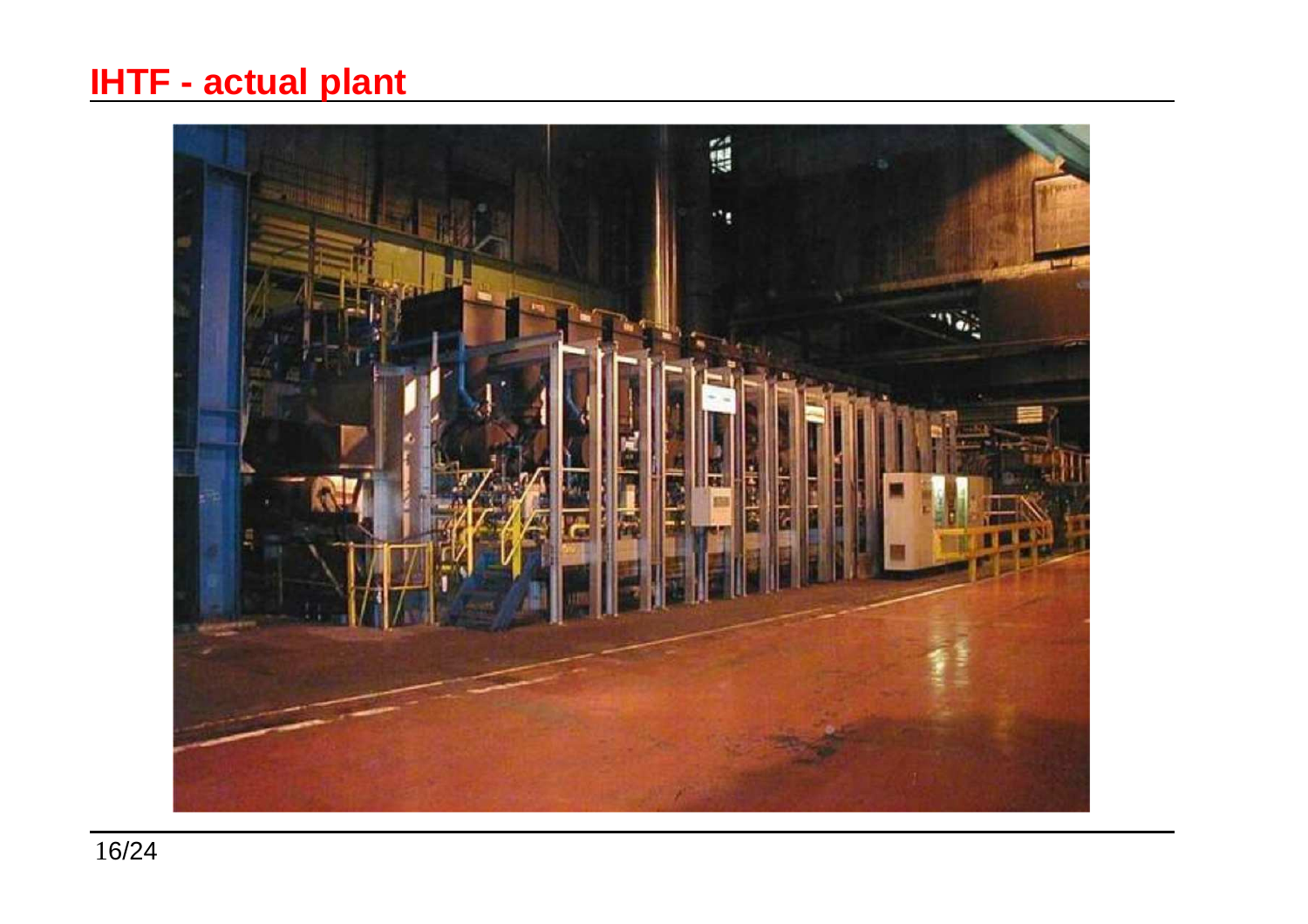![](_page_17_Figure_1.jpeg)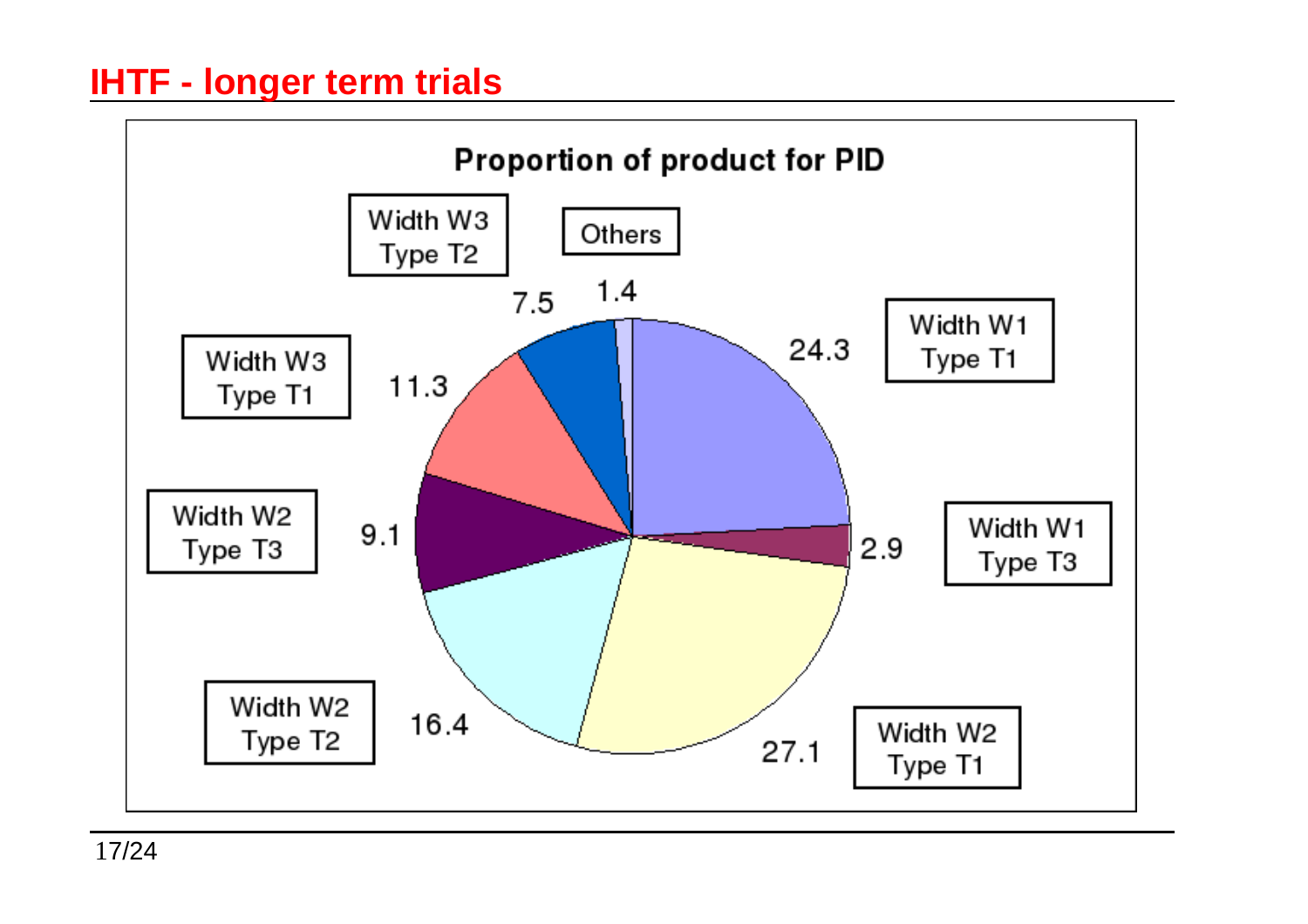![](_page_18_Figure_1.jpeg)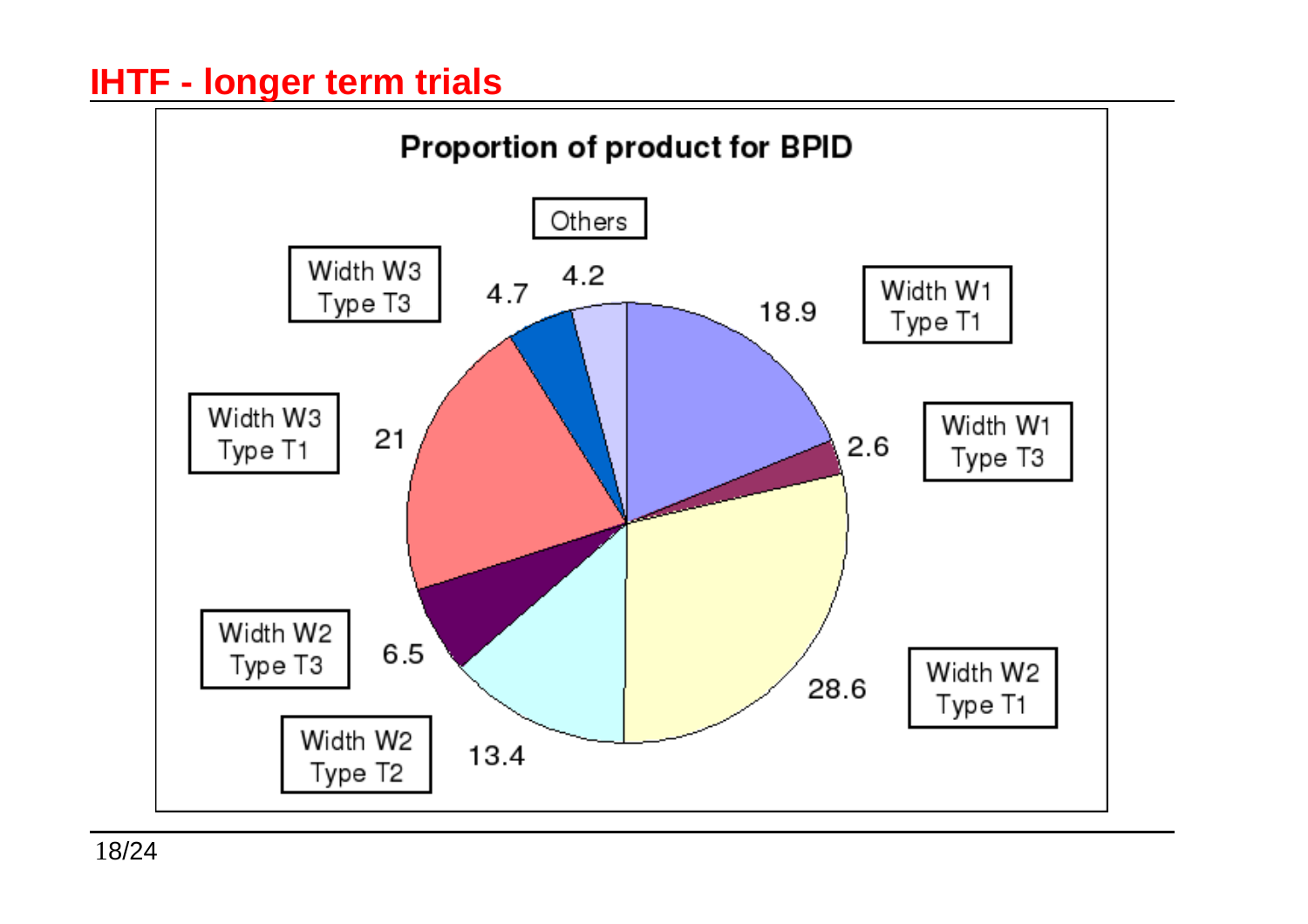#### Average power indices for different widths of steel

![](_page_19_Figure_2.jpeg)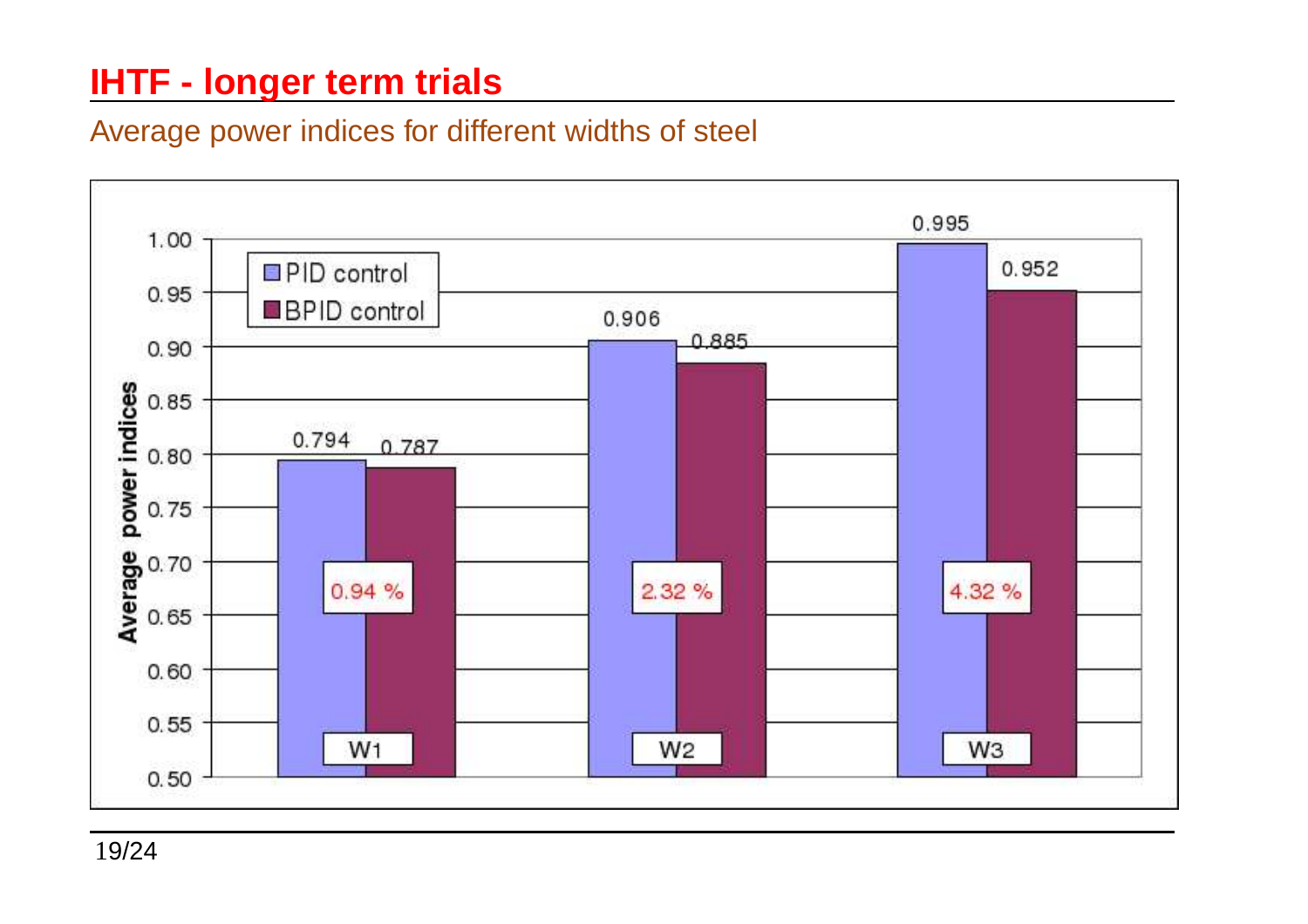#### Average power indices for different types of steel

![](_page_20_Figure_2.jpeg)

20/24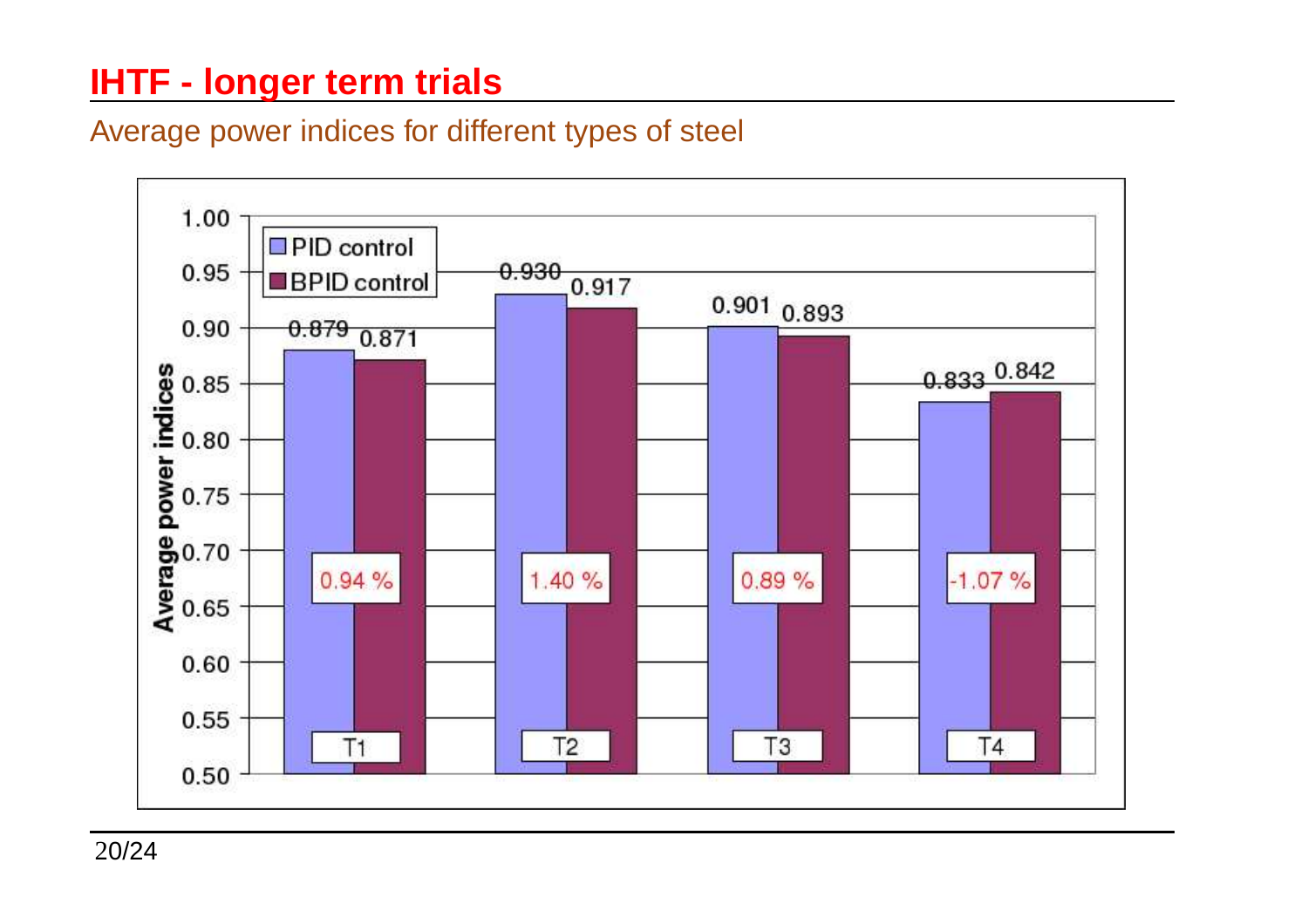#### Average power indices for PID & BPID control strategies

![](_page_21_Figure_2.jpeg)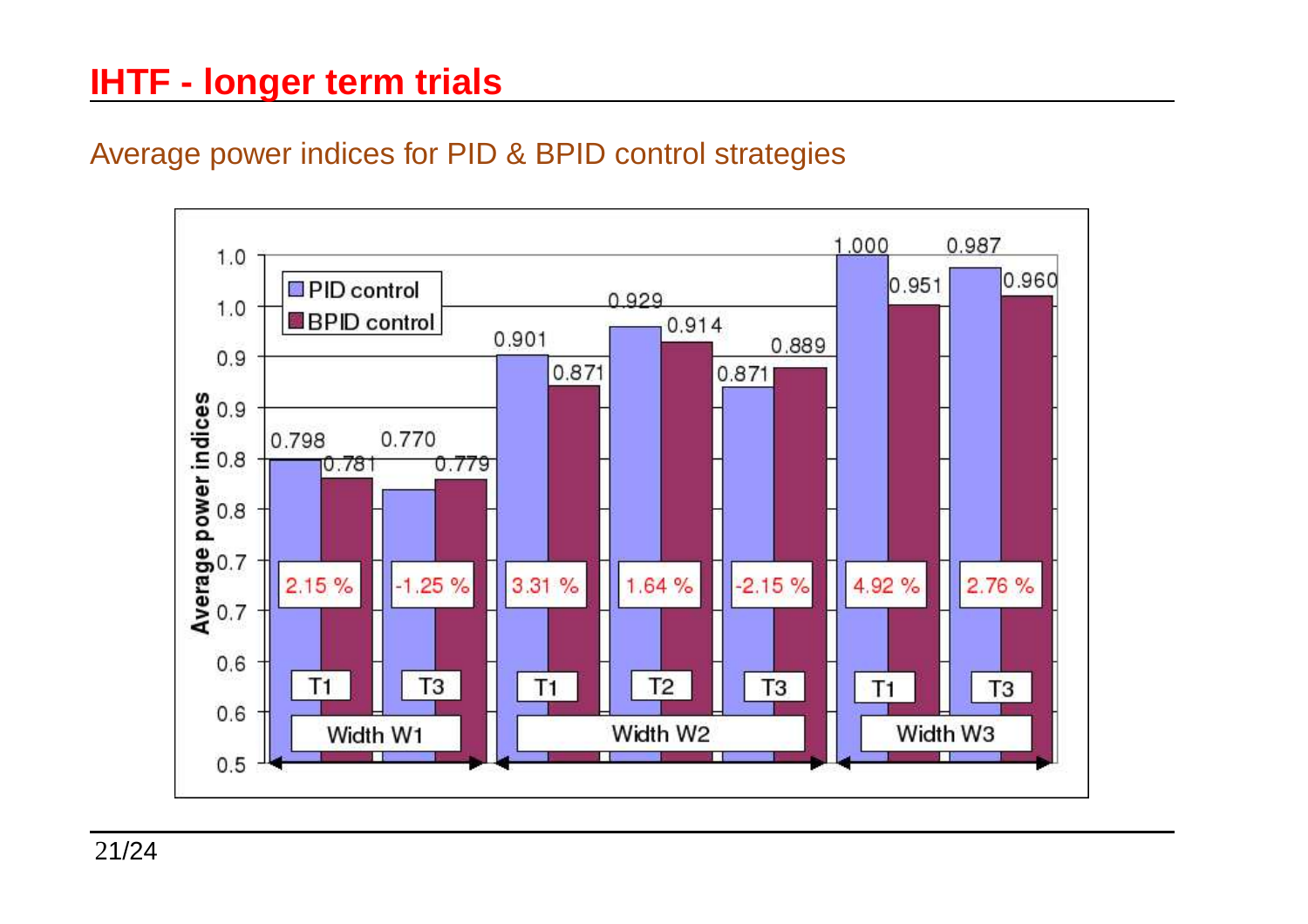#### **On relation between BGPC and SDP-PIP**

- Model based predictive schemes
- Effective automatic gain scheduling via non-linear controller model structure
- Use made of measured input/output signals
- Analysis feasible using tools developed for linear control theory
- Structure of SDP-PIP more flexible than BGPC
- In fact BGPC special case of SDP-PIP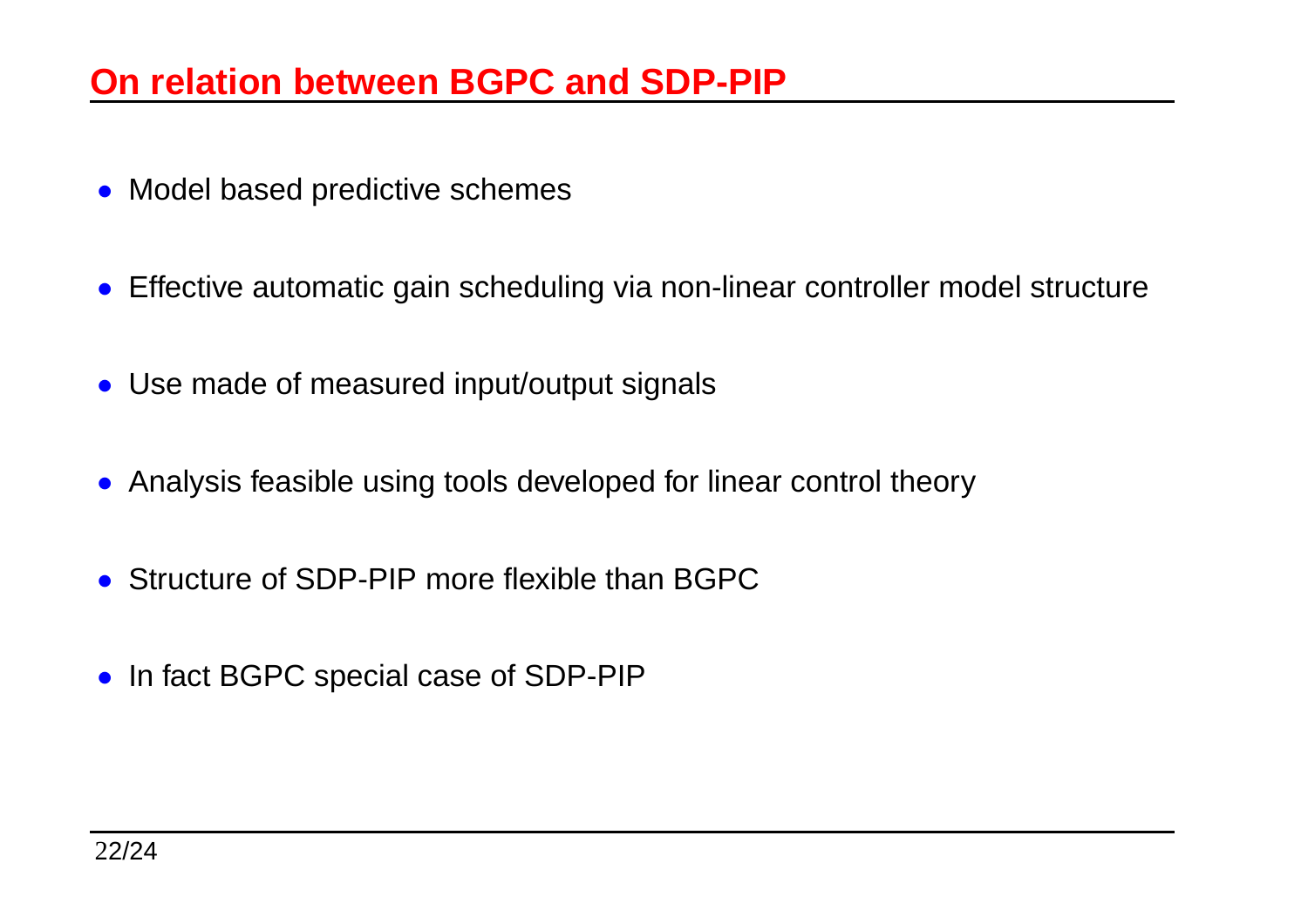#### **Errors-in-variables & bilinear models**

• Errors-in-variables setup:

![](_page_23_Figure_2.jpeg)

*u*0*k*, *y*0*<sup>k</sup>*: noise free input/output  $\tilde{u}_k, \tilde{y}$ *<sup>k</sup>*: input/output measurement noise*uk*, *y<sup>k</sup>*: measured system input/output  $u_k = u_{0_k} + \tilde{u}_k$ 

 $y_k = y_{0_k} + \tilde{y}_k$ 

- Symmetric treatment of measurements
- Potential benefits for fault detection & diagnosis
- Additional insight via estimation of noise properties
- More precise estimation of variables having physical meaning